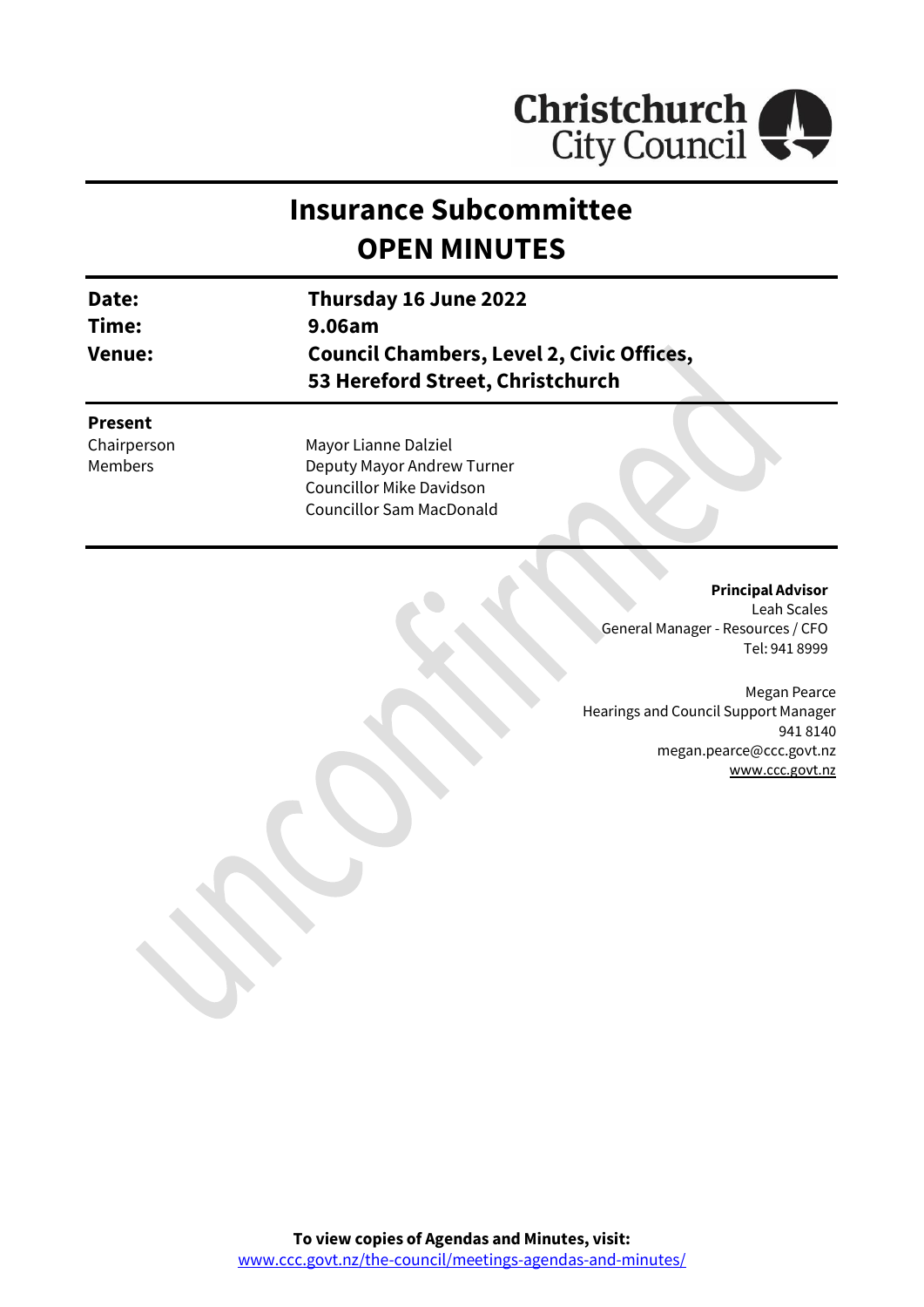

**Part A Matters Requiring a Council Decision**

- **Part B Reports for Information**
- **Part C Decisions Under Delegation**

The agenda was dealt with in the following order.

#### **1. Apologies Ngā Whakapāha**

#### **Part C**

#### **Committee Resolved INS/2022/00005**

That the apologies received from Councillor MacDonald for lateness be accepted.

Councillor Davidson/Deputy Mayor **Carried**

#### **2. Declarations of Interest Ngā Whakapuaki Aronga**

#### **Part B**

There were no declarations of interest recorded.

### **3. Confirmation of Previous Minutes Te Whakaāe o te hui o mua**

#### **Part C**

#### **Committee Resolved INS/2022/00006**

That the minutes of the Insurance Subcommittee meeting held on Wednesday, 6 April 2022 and the Insurance Subcommittee meeting held on Tuesday, 10 May 2022 be confirmed.

Deputy Mayor/Councillor Davidson **Carried**

### **10. Resolution to Include Supplementary Reports**

#### **Committee Resolved INS/2022/00007**

That the reports be received and considered at the Insurance Subcommittee meeting on Thursday, 16 June 2022.

#### **Public Excluded Items**

11. Litigation - Building Act 2004

Mayor/Deputy Mayor **Carried**